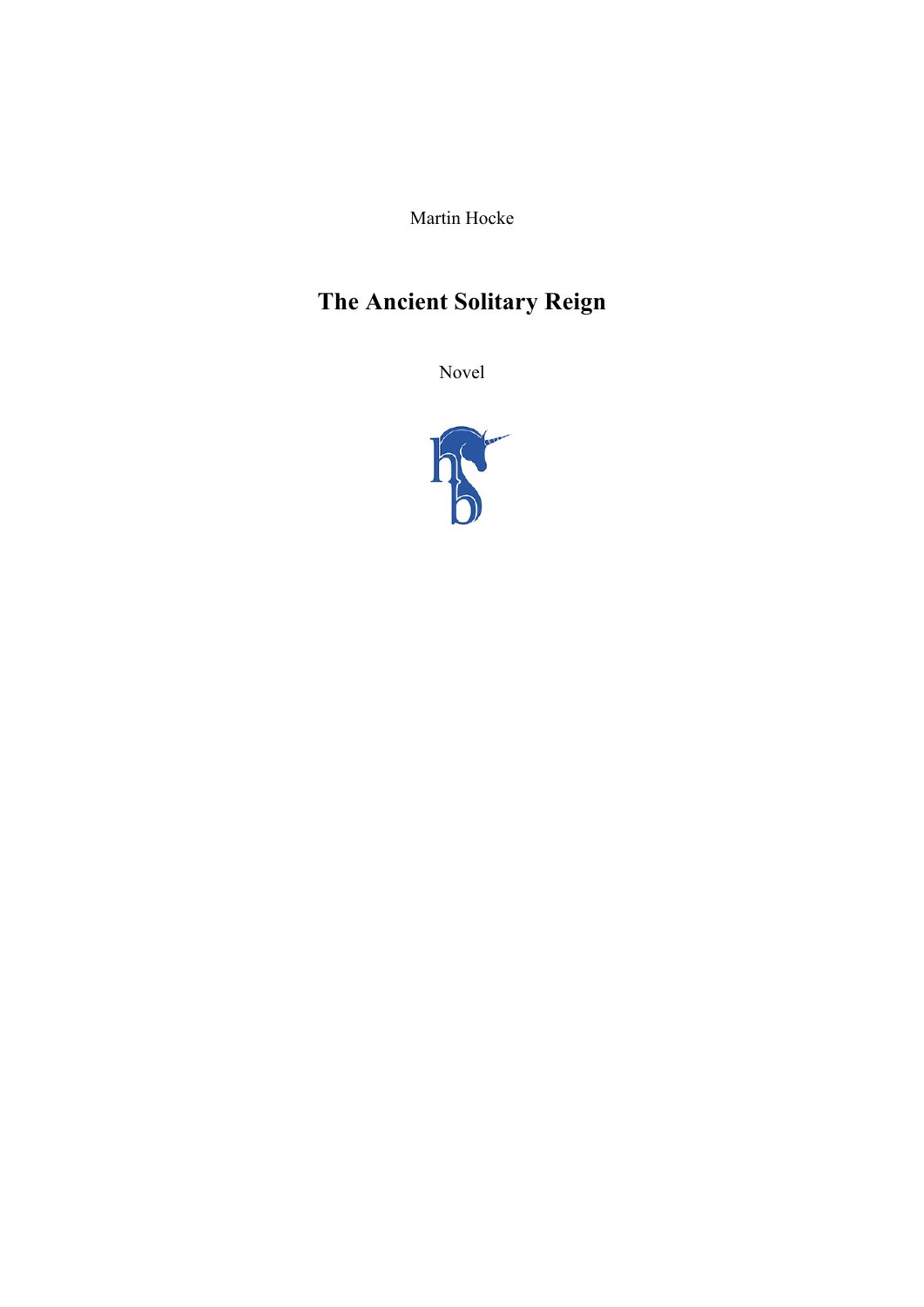## *For Pauline*

*and with many thanks to Jenny Picton, without whose help, etc*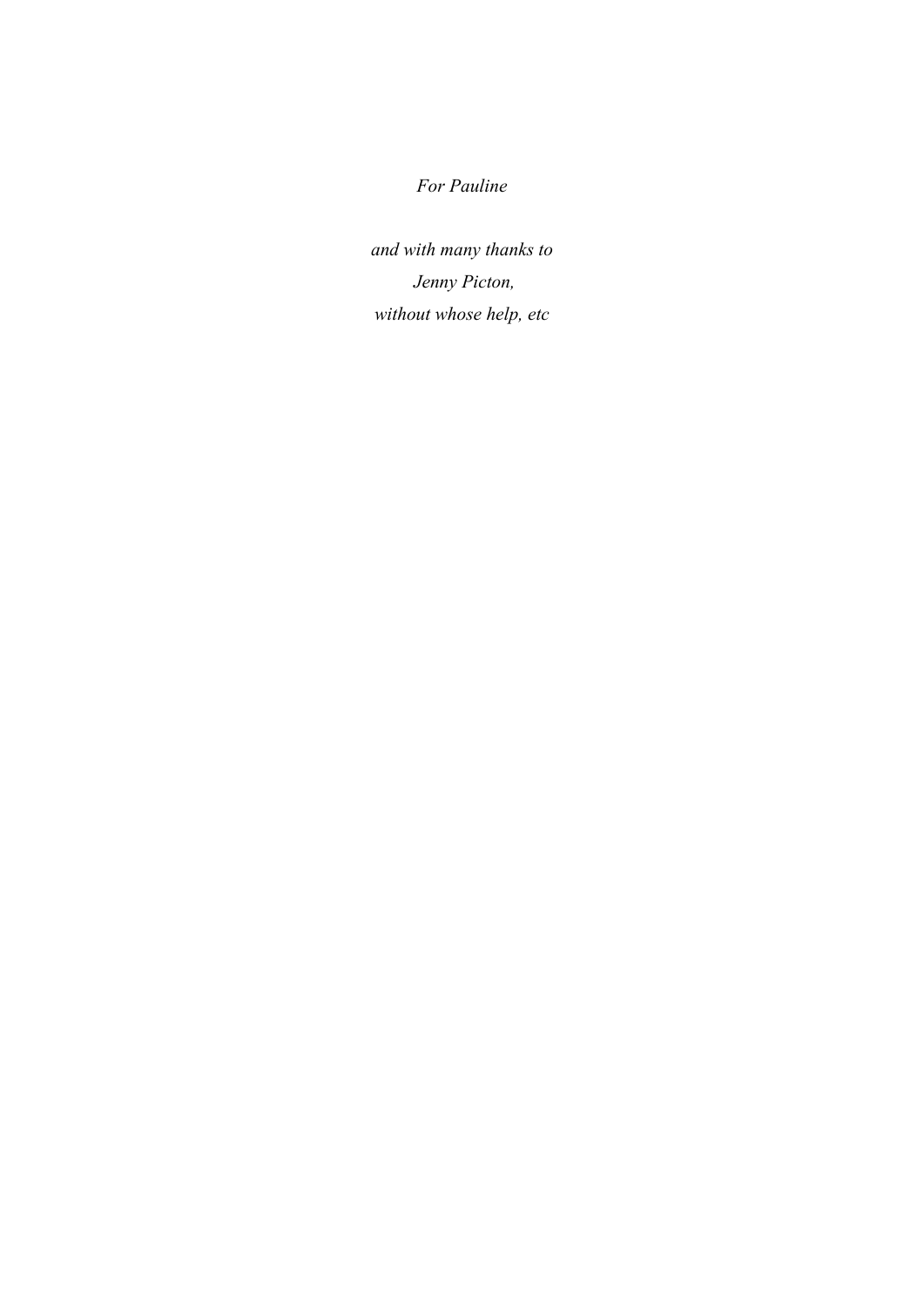## **Part One**

Save that from yonder ivy-mantled tow'r The moping owl does to the moon complain Of such, as wandering near her sacred bow'r, Molest her ancient solitary reign.

### THOMAS GRAY

*Elegy Written in a Country Churchyard*

… In the reign of the chicken owl comes like a god. Flown wind in the skin. Fine rain in the bones. Owl breaks like the day. Am an owl, am an owl.

> GEORGE MACBETH *Owl*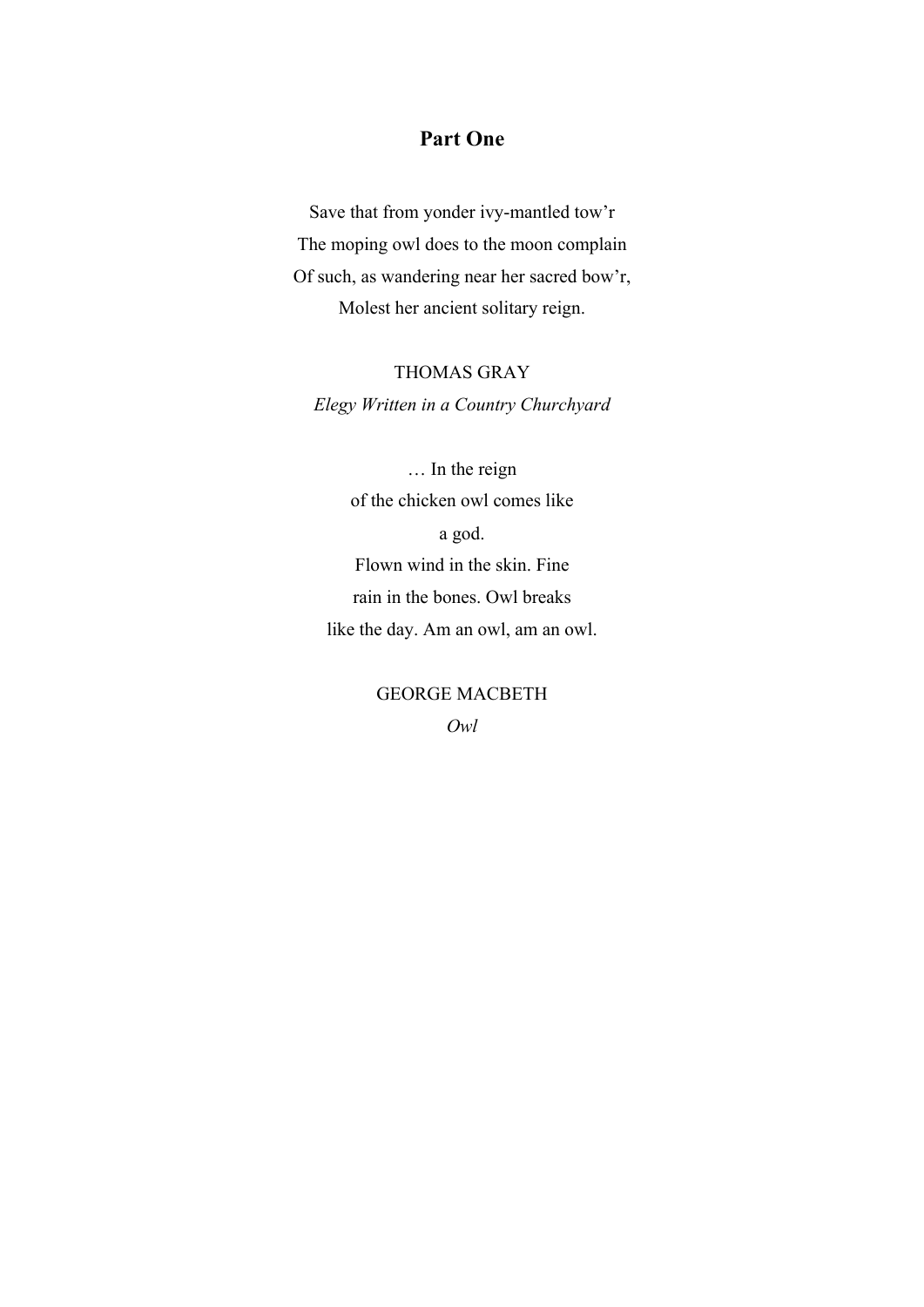#### **Chapter 1**

In the beginning there was a shaft of sunlight in which danced tiny particles of dust and hay as the beam filtered its way through the rafters of the barn where Hunter first saw the light of day. Drowsy and secure, he dozed the late daylight hours away, warmed by the presence of his mother and the two little ones who soon appeared beside him in the nest.

As the days waned and dusk thickened into night, a ray of silver moonlight would take the sunbeam's place, wake the three fledglings and set them clamouring for food. In the nights that followed, the shaft of moonlight would be blotted out three times or more before the dawn by the huge shadow of his father returning from the hunt.

Being the firstborn, Hunter was served first at mealtimes and, after his parents, he had the lion's share. This seemed quite natural to him, though sometimes he felt sorry for his little brother Quaver, who took a long time to learn to eat properly and still had to be beak fed long after Hunter and his sister had learned to swallow whole. Hunter was also the first to learn to walk and the first of the three to be allowed outside and encouraged to make a clumsy, uncoordinated attempt at flight around the safety of the barn. He took all of this for granted and was happy, for it seemed to him that the pattern of his early days and ways had been well and benevolently preordained.

The words were difficult, of course, but less difficult for him than for Dawn Raptor or his little brother. Hunter listened carefully when his mother recited them at dawn and twilight every day and. could soon repeat the credo without thinking and without making a mistake. He did not understand the words but in the beginning that did not seem to matter. They were part of his life, like the warmth of his mother, the regular appearance of his father bringing food and the first shaft of sunlight that filtered through the rafters before he went to sleep. It was not until the day little Quaver finally succeeded in squeaking through the words without stuttering or making a mistake that Hunter realised for the first time that life might not always be so simple and straightforward as it seemed.

'Congratulations, Quaver,' his mother said, when he had finished his recital. 'That was very good indeed. Now, I want to ask you all a question before you go to sleep. But before I ask the question, listen carefully to the words again. Dawn Raptor will say them this time and I want you to concentrate carefully, not just on the sound of them, but on exactly what they mean<sup>'</sup>

Puzzled, Hunter shifted on his perch and listened while his sister said the words again in that detached and rather supercilious tone she had been using almost from the first day that she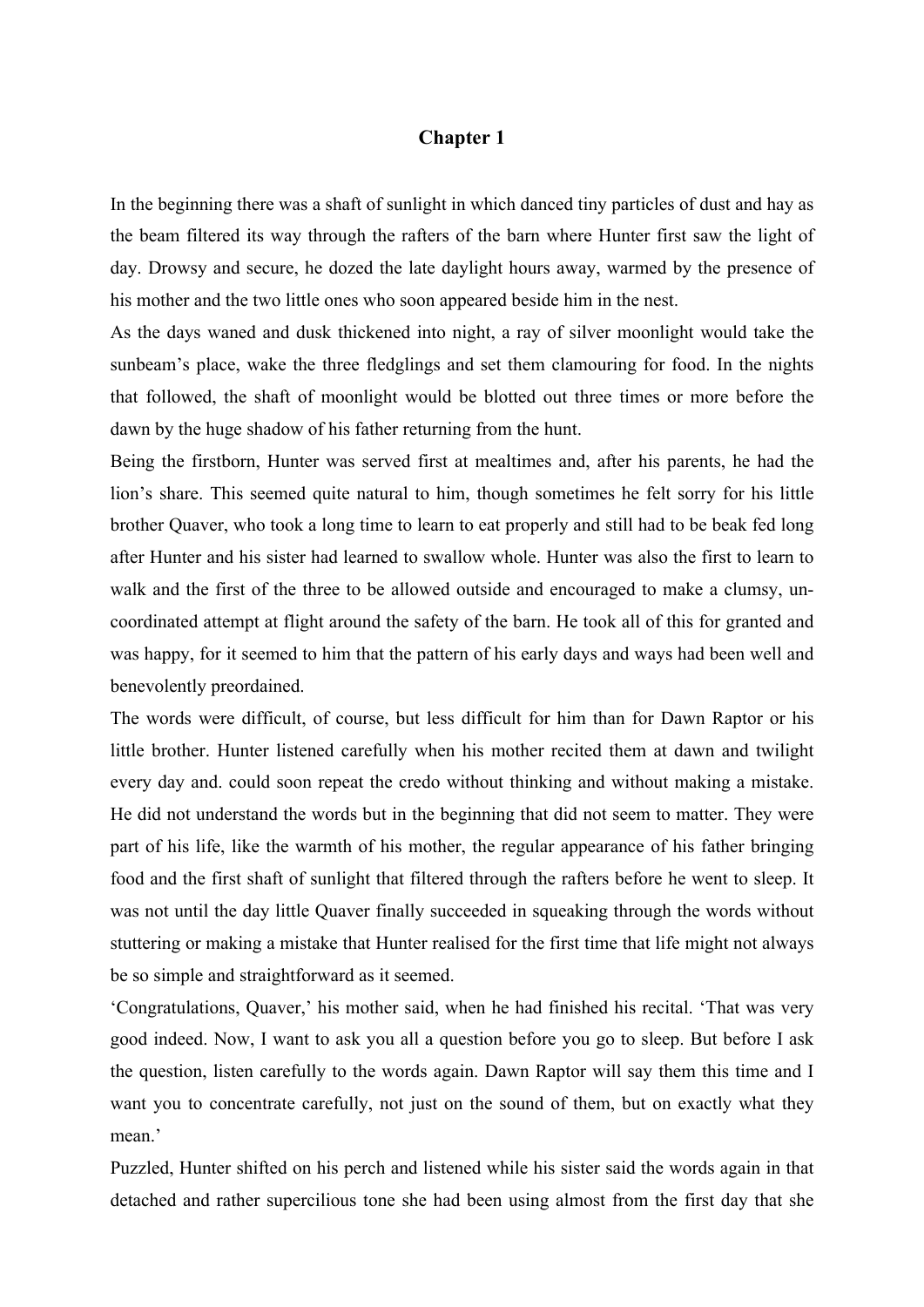learned to speak.

'Hoard and covet not But be brave and free. Quest always after knowledge And slowly learn to know What science cannot see. Seek and strive for learning, Be temperate and wise For skill and wisdom only Will help us to survive.'

'Thank you, Dawn Raptor,' Dapple said when she had finished. 'Now, Hunter, what do you think "knowledge" means?'

In the early dawn light this question came like a bolt from the blue and took Hunter by surprise. He steadied himself on his perch, thought for a moment or two and then looked at his mother with eyes wide open and replied. 'It means knowing things,' he said, taking care to speak slowly and precisely without squeaking like little Quaver or sounding flat and supercilious like his sister Dawn.

'What things?' asked Dapple, patiently.

'Oh, all sorts of things,' Huntér answered vaguely, gazing at the first ray of faint dawn light as if the answer lay among the dancing particles of hay and dust.

'Give me an example,' Dapple said, and though her tone was gentle, it was also very firm indeed and Hunter knew that he would have to think again.

'Oh, you know,' he said, affecting a somewhat careless manner to cover up his ignorance, 'it means knowing all about hunting and about what sort of food to eat. That's the most important kind of knowledge. And where to live and where to sleep and how to look after owlets and all that sort of thing.'

'What else?' his mother asked. 'What else does knowledge mean?'

Perplexed, Hunter looked at her and racked his young and as yet unpractised brain. He found this sudden change in Dapple most disturbing. In front of his very eyes, his warm and loving mother appeared to be turning into a strict and relentless inquisitor. Then he had a flash of inspiration and blurted out his answer very quickly, before his sudden glimpse of vision faded in the rising sun. 'It means knowing all about foxes, weasels, men with firesticks and most of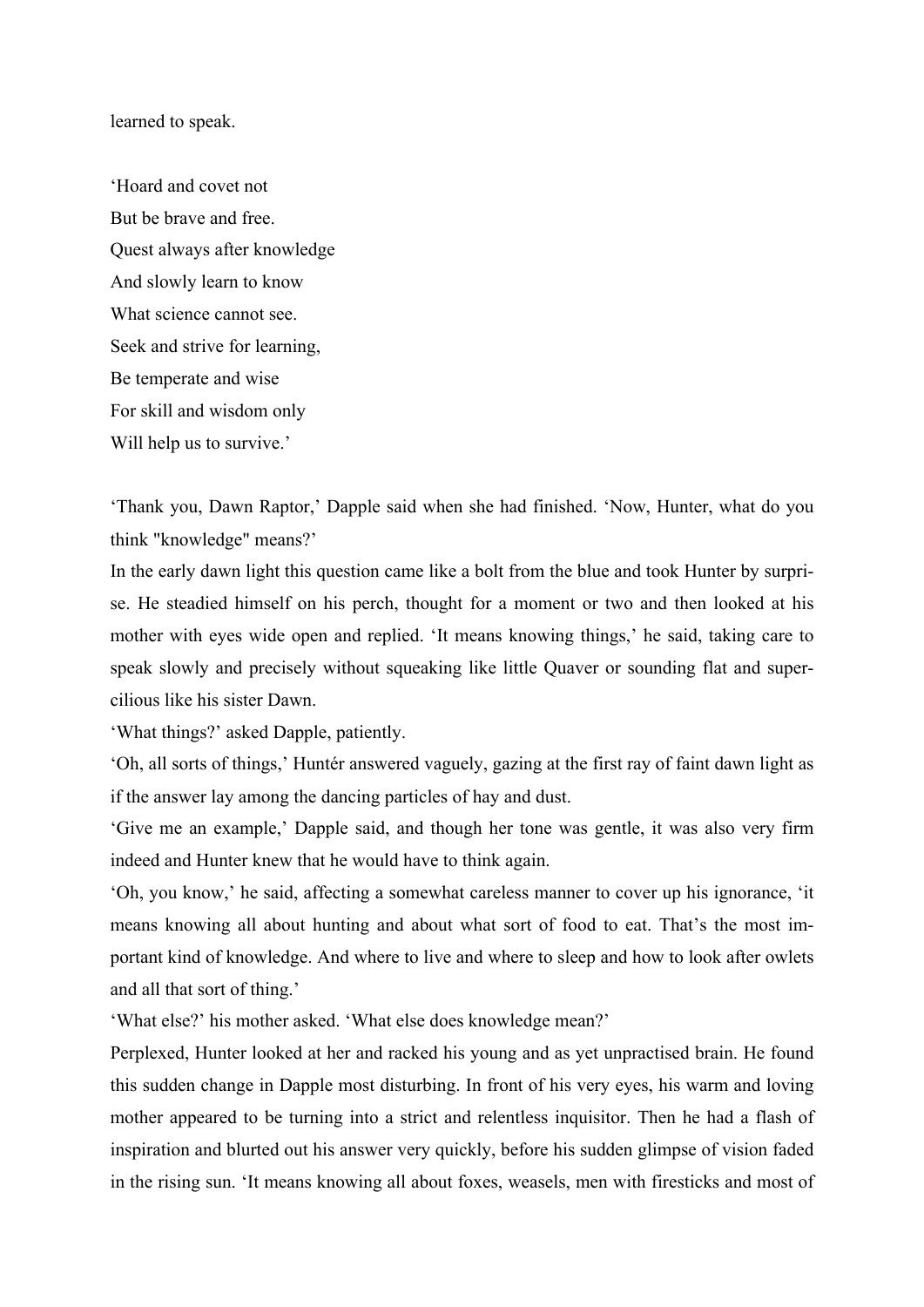all about the monster owl. It means knowing all about the creatures that can do us harm.'

'Good,' said Dapple, smiling at him gently. 'That's not bad, Hunter. Not bad for a beginning. But knowledge means a great deal more than that. Knowledge means understanding why we Barn owls behave in a different way from our neighbours the Tawnies and the Little owls, and why owls in general are superior to all other birds of prey. It means understanding ecology and learning about man and the environment. It means studying the history of all owl species and understanding why they are the oldest and the highest form of life on earth. And then, of course, there is religion, but your father will attend to that.'

Hunter listened to all this in wide-eyed fascination. On the one hand, the prospect of acquiring all this knowledge was a stimulating challenge, but on the other hand how would he ever learn, much less remember, all these thousand different things? He asked his mother this and she smiled at him as the sun rose higher in the sky outside and slanted in a second beam of light to dance and mingle with the first and dazzle their night eyes.

'You will learn all these things by a process we call education,' his mother answered, blinking a little in the sunlight as she spoke.

'And what is education?' piped up little Quaver. 'Does it hurt much? Where does it happen and how long does it take?'

'No, it doesn't hurt much,' said his mother, laughing. 'In fact, if you are enthusiastic and study very hard, it doesn't hurt at all. And you needn't worry, Quaver. You don't have to travel yet because the first part of your education happens here.'

'Who teaches us? How does it happen?' asked Hunter.

'I teach you,' Dapple said. 'I teach you the basic theory of everything except religion. Since your father is Religion Owl on the Barn owl council, he is much better qualified to teach you that.'

'How many subjects are there?' Quaver asked.

'Eight, altogether,' Dapple said. 'History, geography, ecology, religion, human studies and owlology. I've already told you …'

'What is owlology?' interrupted Hunter, who wished that Quaver and his mother would not tear away at things with such bewildering speed.

'Owlology is the study of owl behaviour patterns and philosophies,' said Dapple. 'Not only Barn owls, but all other species, too, especially our neighbours the Tawnies and the little immigrants, since with both of these we have to co-exist.'

'And human studies?' asked Dawn Raptor, who managed to sound cool and aloof even at that early age.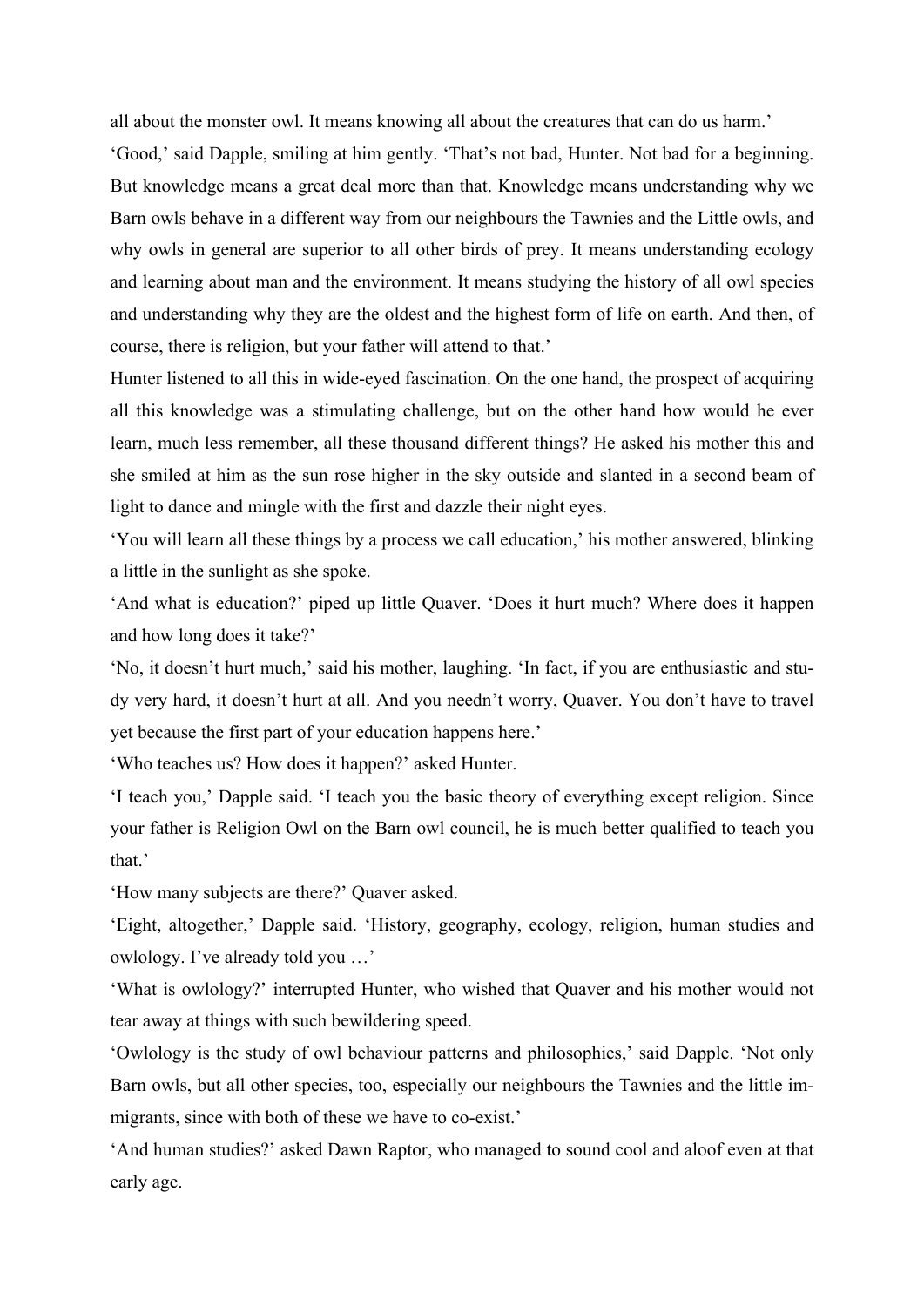'I told you that before,' said Dapple. 'Human studies are about man's habits. Remember that we have to co-exist with him as well.

'That's only six, so far,' said Quaver, who had been counting slowly on his little talons. 'What are the other two?'

'I'll tell you that at twilight,' Dapple said. 'The sun outside is high and this blazing light will make your head ache. Sleep now, and this evening, after twilight, we'll begin.'

'Just one more thing!' begged little Quaver, bouncing with excitement on his perch. 'You haven't answered all of my first question yet. You haven't told us how long it will take?'

'There are three stages,' Dapple said. 'Basic education will last till you are grown up and old enough to fly away from home. The second stage will take at least four seasons with an expert tutor at his seat of learning.'

'What shall we study there?' asked Hunter, blinking as the double beam of sunlight shifted and shone directly on his perch.

'The subject you prefer,' said Dapple. 'Always assuming you are fortunate enough to find a place.'

'And the third stage,' enquired Quaver, still hopping up and down as if he had a flea. 'How long will the third stage take?'

His mother looked at him and smiled, in spite of the sunlight in her eyes. 'The third stage will take a lot longer,' she said. 'If you wish to go on surviving, the third stage will last all through your life.'

'But what is education for?' Dawn Raptor asked, sounding sceptical and unimpressed. 'In the words you taught us it says that only knowledge will help us to survive. And yet so far you have spoken only of theory. Of history, owlology, religion and the like. What about hunting, having fledglings and finding them a place to live? Surely those are the most important things?'

'You have already started learning those,' said Dapple, remaining cool and calm in the face of Dawn Raptor's provocation. 'That is what we call the Practice, as opposed to Theory, and you will learn it from your father. He will take you on field studies related to every subject that I teach. You are right, Dawn Raptor. The words sum up our religion and mean exactly what they say. Education is about survival. Everything you do and everything you learn is directed to that end. Other creatures come and go, but owls have inhabited this earth for more than sixty million springs. Which brings me to the hardest lesson. Most parents and teachers leave it till the end, but since you are such a little iconoclast, I will teach it to you now.'

'What's an iconoclast?' squeaked Quaver, taking the question right out of Hunter's bill.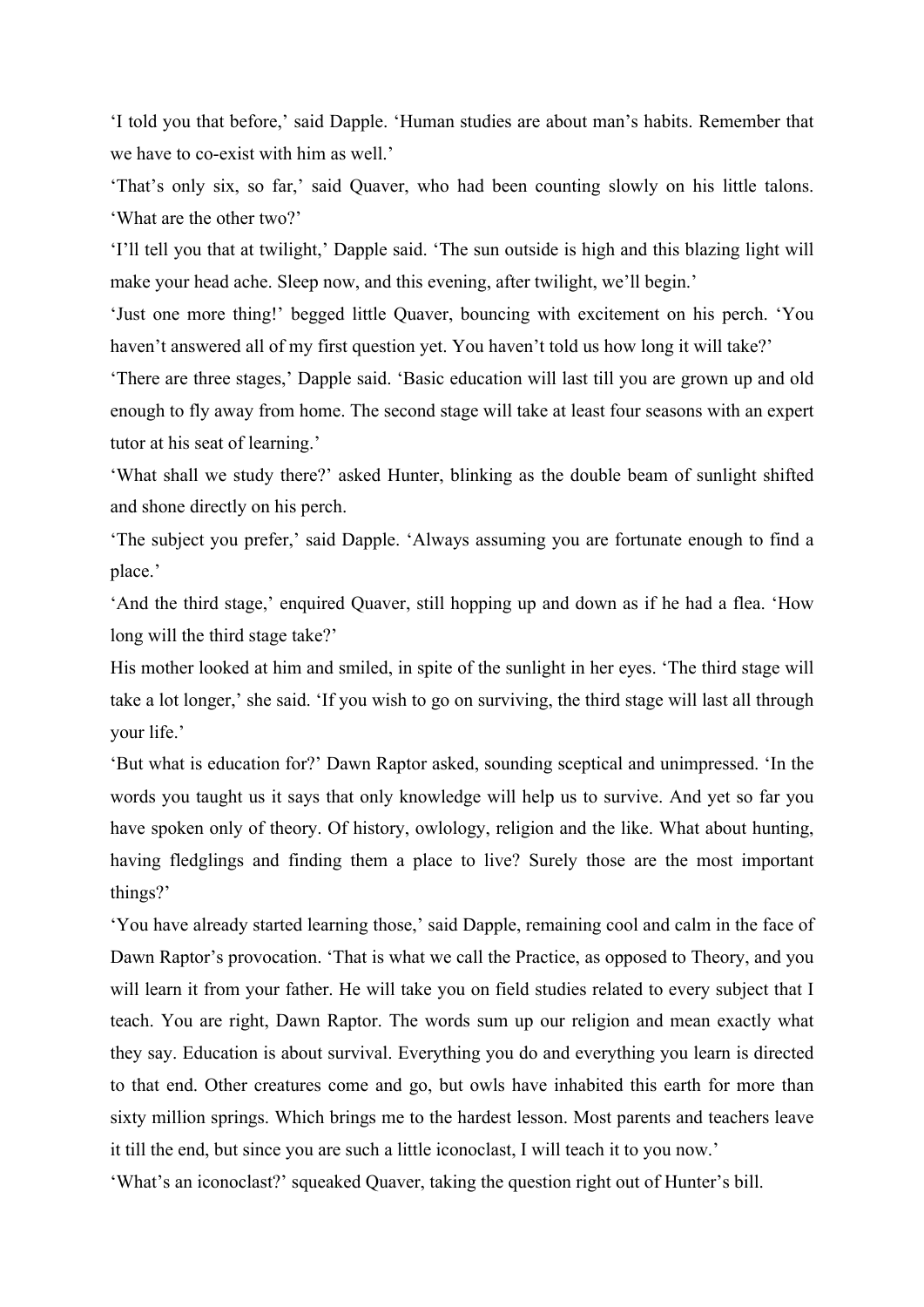'Dissident, awkward, call it what you will,' said Dapple, who was obviously annoyed in spite of her outer calm. 'It means that your sister has a tendency to break images, contradict the wisdom and tread on the dreams of great owls who have been dead for centuries, all before she's had the chance to learn one single lesson.'

'Teach us then,' Dawn Raptor said, taunting Dapple with her aloofness and composure. 'Teach us the hardest lesson now. Make us afraid and unhappy before we have begun. Frighten us. Perhaps that way we'll be easier to teach.'

'Your father will hear of this,' hissed Dapple, looking suddenly much older as the kindness vanished from her eyes. 'Your father will hear of this, but in the meantime, I will satisfy your wish. The hardest lesson means that you can't come home again.' Dapple paused and as she looked at each of her fledglings in turn, the anger slowly faded from her eyes and a gentle sadness took its place.

'What, never?' Quaver asked, while Hunter sat silent on his perch, trying to absorb the dreadful shock.

'Not to live,' his mother said. 'You can come and stay for short visits, but once you've grown up and flown away from home, you can never come back here again to live.'

'What happens if we can't find territories of our own?' asked Quaver. 'Or even before that, what happens if we can't find a place to study for our further education?'

'It will be arranged for you,' said Dapple. 'Or at any rate, you will be helped. Your father is a member of the council, after all.'

'Why can't we stay?' Dawn Raptor asked. 'I don't want to, but just supposing that I did?'

'It's against Barn owl philosophy and lore,' her mother answered. 'In the interests of survival, you must become fully independent as soon as you are able.'

'In the interests of whose survival?' asked Dawn Raptor. 'Mine, or the whole species?'

'The whole species,' Dapple said, 'but yours as well. Even in times of plenty this territory cannot feed five adults and when there is a slump in the food supply, or heavy competition from daytime birds of prey, it barely provides sufficient for two adults and three chicks. So when you mate, you will need a territory that will provide enough food for your partner and for a family of your own.'

'What if we promise not to mate and have a family?' asked little Quaver. 'Would it be all right for us to live here then?'

'No, Quaver,' said his mother, smiling and blinking in the sun again. 'You will want to mate one day. It's only natural. And when that time comes, you will be the first to want a place that you can call your own. I know it's hard. It's the hardest lesson that a mother has to teach, but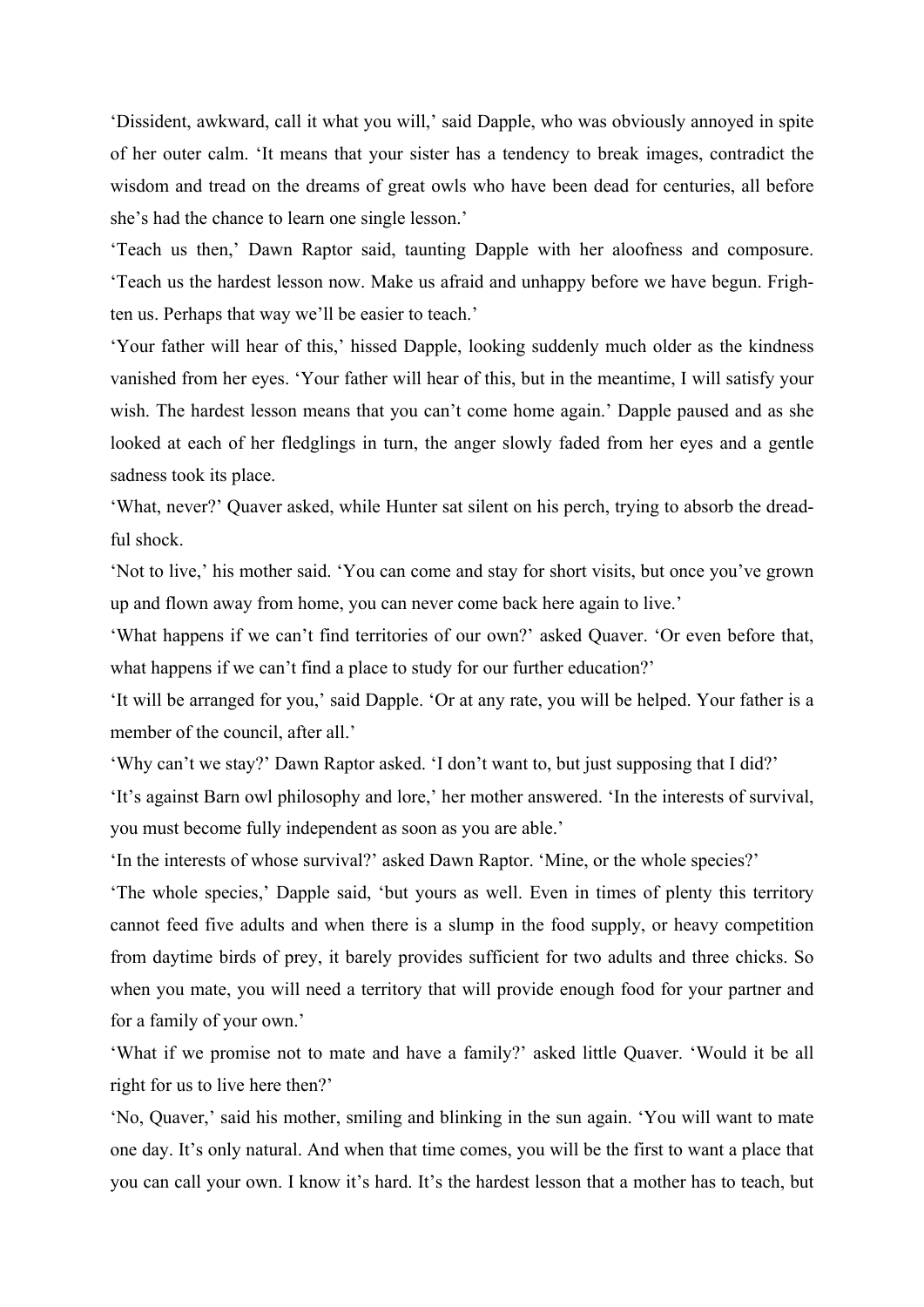I teach it to you in the interests of survival. And for that same reason you must study very hard. For as the words say, without knowledge, skills and wisdom you will find it hard to stay alive. Sleep now and this evening, after twilight your new adventure will begin.'

#### **Chapter 2**

The fresh spring days of Hunter's early youth melted away into the haze of a long, hot summer. After twilight, when darkness came alive with the seething and throbbing of the thousand creatures of the night, the three fledglings flew with their father Steeple in everwidening circles round the barn, learning to develop the secret owl skills for identification, for navigation and above all for the hunt. In that long, idyllic summer they learned the names of many animals and trees and with their heightened senses they smelled the bee-sucked linden, wild rose and honeysuckle even as these flowers slept.

At dawn, they studied under Dapple in the barn, while outside the sun rose and beat the golden corn to ripe burnished copper ready for the cutting. Being the oldest and the strongest, Hunter was the best of the three at field work and generally stayed ahead of the others in the academic subjects that his mother taught. The exceptions were ecology, at which Dawn Raptor made slightly better progress, and poetry and singing, for which little Quaver showed a very special flair.

Hunter's favourite subject was owlology. It fascinated him to hear about the ancient Tawnies who ruled their woodland kingdoms so close by and about the fierce little immigrant owls who were condemned to live in no man's land or else to squat on any vacant spot of land that they could find. He longed to meet one of these lords of the secret darkness like themselves, but though he heard them calling far across the cornfields in the summer nights, none came close enough for eye contact to be made. In fact, no hazards and no threat of the unknown came to endanger the three fledglings as summer wore on to its end and they waxed strong and vigorous, both in body and in mind.

Then, late one twilight, shortly after they had eaten breakfast, Steeple cleared his throat, called for attention and made an announcement that took them by surprise. 'You have all three led very sheltered lives,' he said, most unexpectedly. 'Not only you, Dawn Raptor, but both your brothers here as well. You come from a good home where you have enjoyed all of the essentials — food, love, shelter and a better than average general education. But before you move on to the last stage of your studies here with us, there is one very basic lesson you must learn<sup>'</sup>

'Tell us now, father,' demanded little Quaver, sounding eager and impatient. Though the y-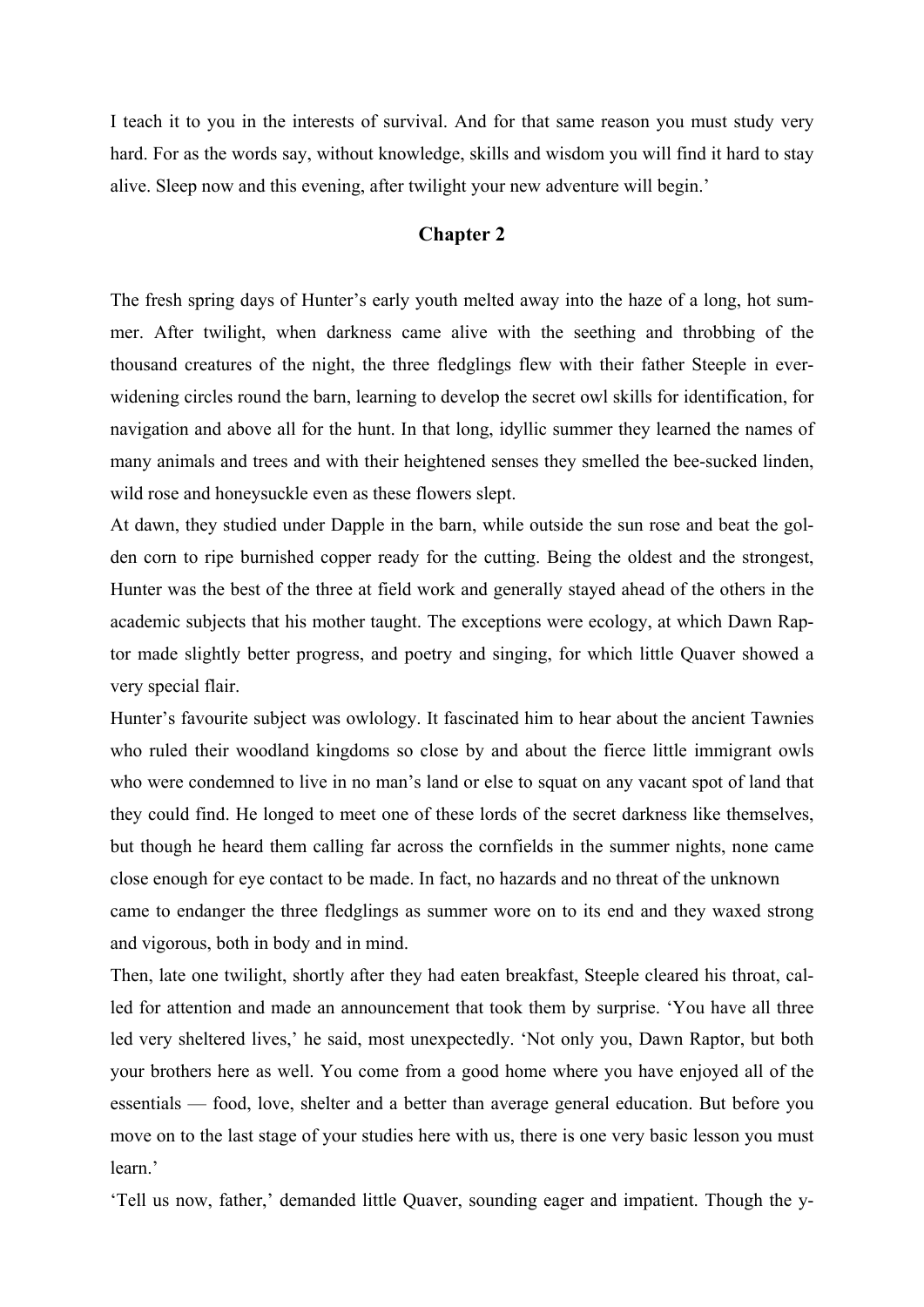oungest of the three, he seemed even more anxious than Dawn Raptor to quit the family constraints and fly away to his new freedom and his higher education.

Steeple looked at each of the three young owls in turn. His expression was graver than ever and he waited until the attention of his offspring was fully centred on his words. 'You must learn about danger,' Steeple said. 'And, more important still, you must learn to come to terms with fear.'

'But we know all about danger,' protested Quaver, making an effort to keep his tone reasonably submissive and respectful. 'Dapple has taught us all about the various dangers we may meet, whether from hawk or falcon at dawn or in the early twilight, from the atavistic Tawnies that may attack us if we stray too far into their precious woods, from man and his firesticks, from four-legged killers such as weasel, stoat and fox …'

'Stop!' said Steeple in his sternest tones. 'You have proved my point. You are merely reciting facts that you have learned by rote. None of you has any direct experience of danger, or of the thrill of fear.'

'But Dapple really did teach us the theory exceptionally well,' said Hunter. 'She made it all seem very real. And on our reconnaissance flights with you, we've already learned to identify many of the dangers that Quaver has just mentioned.'

'That's true,' chipped in Quaver. 'At night I've seen a stoat and a fox, and twice at dusk I've seen a man. He was a long way off, but I saw him just the same.'

'Stoats and foxes cannot fly,' said Steeple, patiently. 'They cannot hurt you when you're high up in the air. And the man you saw is one of those with whom we co-exist on and around the territory that they farm. They tolerate us because we kill mice, sparrows, moles and other creatures they do not eat — food which for their own reasons they eschew.'

'Dawn Raptor met a kestrel face to face,' said Quaver, his voice rising still higher in excitement. 'You can't say that wasn't dangerous!'

'All right, we'll ask your sister what she felt,' said Steeple, leaning back on his perch and raising his eyebrows at his daughter to indicate that the floor was hers.

Dawn's eyes moved quickly from Steeple to her two brothers and then back again as if she intended to sum up her audience before she gave an answer. Then she shrugged and glanced sideways through a chink in the rafters and stared out into the rising dawn.

'Dapple was with me,' she said, in a voice that sounded superior and almost bored. 'I did feel a thrill — some excitement, yes — but there were two of us and I knew my mother would scare the kestrel off if it attacked us.'

'Exactly!' said Steeple, leaning forward on his perch. 'You were not afraid, then?'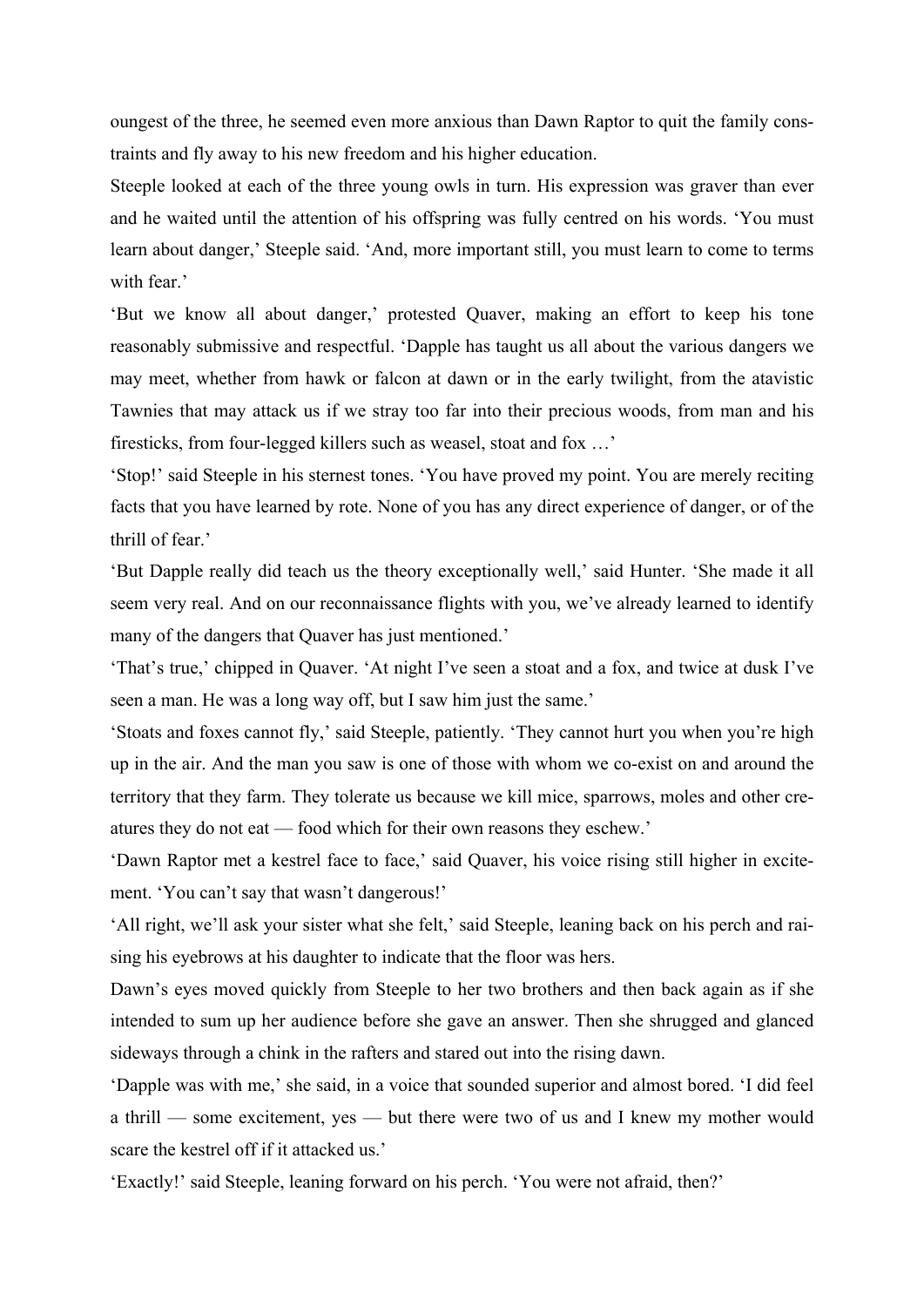'No,' said Dawn Raptor, shaking her head twice as she looked at her father. 'For the moment, fear, for me, is just a word.'

'What about Hunter?' demanded Quaver, as his sister settled back into her rather supercilious listening posture. 'Hunter was on his own when those two crows attacked him for flying too near their nest. He was in danger. He must have felt afraid.'

Steeple turned to the oldest of his offspring and raised his eyebrows once again.

'Well, Hunter,' he said, in serious level tones, 'tell your brother what you felt.'

'I'm not sure,' said Hunter, 'only I don't think it was really fear. Perhaps I felt a pang when they first flew at me with all that mindless squawking. Certainly, I would have been afraid if I hadn't identified them as crows and therefore belonging to a lower form of bird life with no brain to speak of and with vastly inferior weapons to our own.'

'And after this initial shock?' asked Steeple, seeming pleased with what Hunter had said so far.

'I was indignant,' Hunter said. 'Maybe even angry. My impulse was to turn and rip them with my talons, but I merely hissed at them and flew on by.'

'It was fear you felt, initially,' said Steeple, nodding wisely. 'It was only a touch, admittedly, but for a moment or two it was unpleasant enough for you to realise what real fear can do.'

'You mean it can petrify you, like a rabbit and a stoat,' asked Hunter, remembering a lesson that his mother had taught them on the subject.

'Precisely,' answered Steeple. 'Fear can paralyse the body's functions. It can freeze your wings and talons. It can cause you to shed pellets accidentally and, in the case of a very old or a very weak owl, it can stop your heart and even kill you.'

'What a dreadful thing,' said Hunter, who was now almost afraid of fear itself. 'Is there no way it can be avoided?'

Steeple looked at Hunter and slowly shook his head. 'No,' he said. 'Fear cannot be avoided. And since it cannot be avoided, you must learn to live with it and to accept it as essential for survival. For fear, like pain, is just as much a part of life as comfort, warmth or love. Do not attempt to ignore it, because, like pain, it is a warning. Only the very stupid are never afraid and the very stupid don't survive.'

'How will you teach us to come to terms with fear?' asked Dawn Raptor, speaking for the first time of her own accord. 'Surely it is something we must feel for ourselves, or do you believe, as usual, that more briefing, teaching and theory will make the problem disappear?'

'We can prepare you for it,' answered Steeple, ignoring the sarcasm in Dawn Raptor's tone. 'But this time you are right. The real impact of fear comes always from the unexpected, and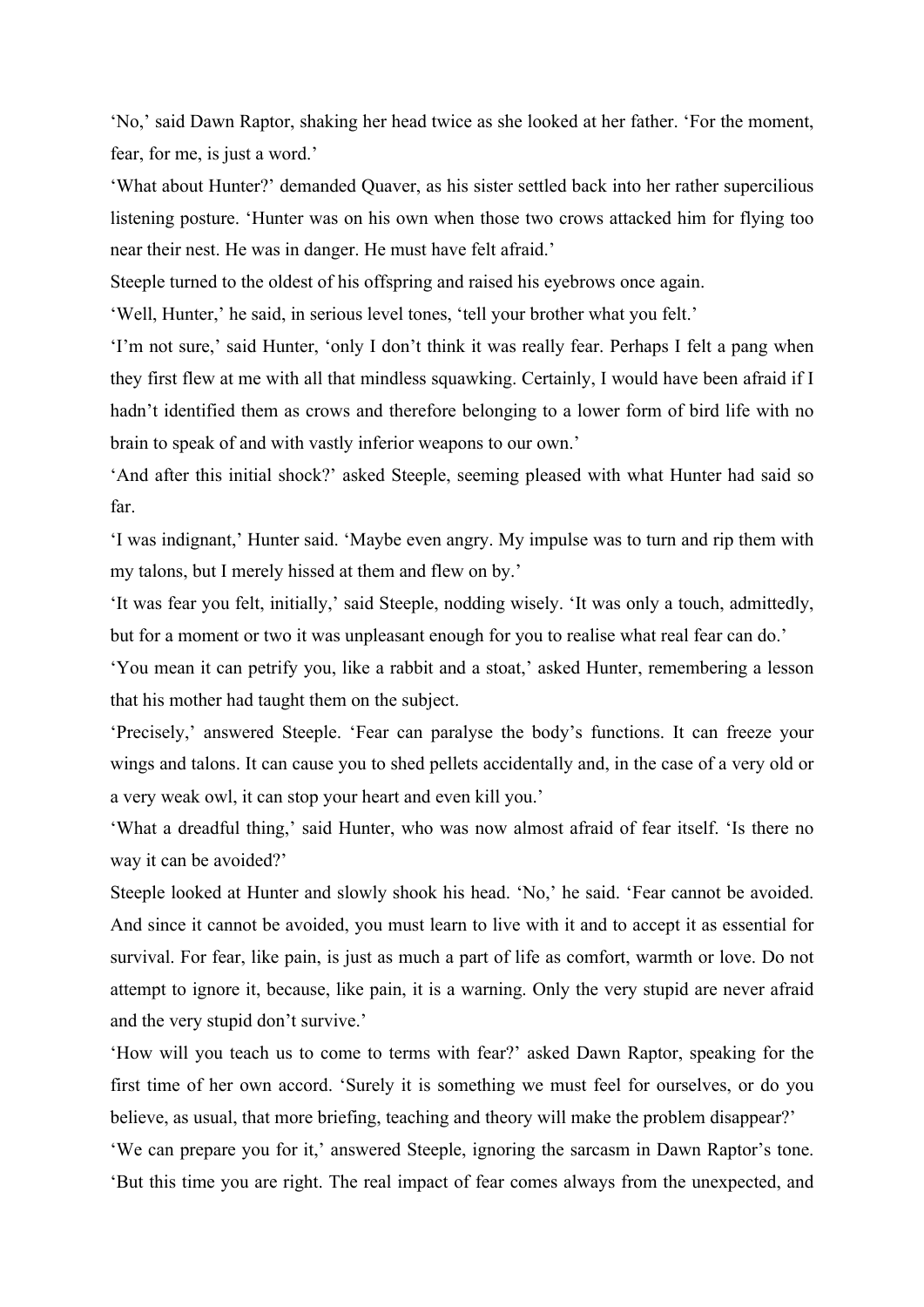the worst fear of all is fear of the unknown.'

'The only thing that I'm afraid of is the monster owl,' chipped in Quaver. 'I have bad dreams about him sometimes. Suddenly he appears above me, blotting out the sky.'

'That proves my point,' said Steeple. 'The monster owl frightens you because you've never seen one. In these territories, at least, it is extinct and therefore unknown and because it is unknown your imaginings make it seem more terrible than it really is.'

'Have you ever seen one?' asked Quaver, who was slightly frightened by the legend of the monster, even when awake.

'No, of course not,' Steeple said. 'But I once met a Short-eared nomad owl who had travelled very far and he had seen one. He told me that our cousins across the salty waters had also seen giant owls and even fought against them, but that was long ago.'

'Do you think they might return one day?' asked Hunter, who was almost as fascinated as his younger brother by any mention of the monster owl.

'No, I don't think so,' said Steeple, smiling his usual grave and solemn smile. 'No giant owl has invaded these territories for many hundred springs. You are all fortunate to be growing up in a time of peace and plenty. Of course, there is danger all around us always, but for the moment our only real problems are internal, either within the Barn owl community itself or with our neighbours the Tawnies and the little immigrants that live in no man's land. For the moment, there is no danger from outside.'

'So how do you propose to teach us about fear?' asked Dawn Raptor, returning to the point from which they had strayed.

Her father looked at her for a moment or two before replying.

'Before you leave home,' he said, eventually. 'I'm going to take you into danger, one by one, and in the midst of danger you will for the first time begin to come to terms with fear.'

'But it will only be a training exercise, won't it?' asked Quaver, sounding rather worried. 'You will protect us if we get attacked by something we can't handle?'

'Of course,' said Steeple. 'But to be successful, the exercise must also contain an element of risk. Otherwise, as Dawn Raptor suspected, it would be theory only and as such would prove to be quite futile.'

'Doesn't it worry you?' Dawn Raptor asked. 'A father who must deliberately lead his offspring into danger?'

'Naturally it does,' said Steeple, rather brusquely. 'It is the hardest lesson that a father has to teach.'

'Like Dapple when she explained to us that when we were grown up we had to leave home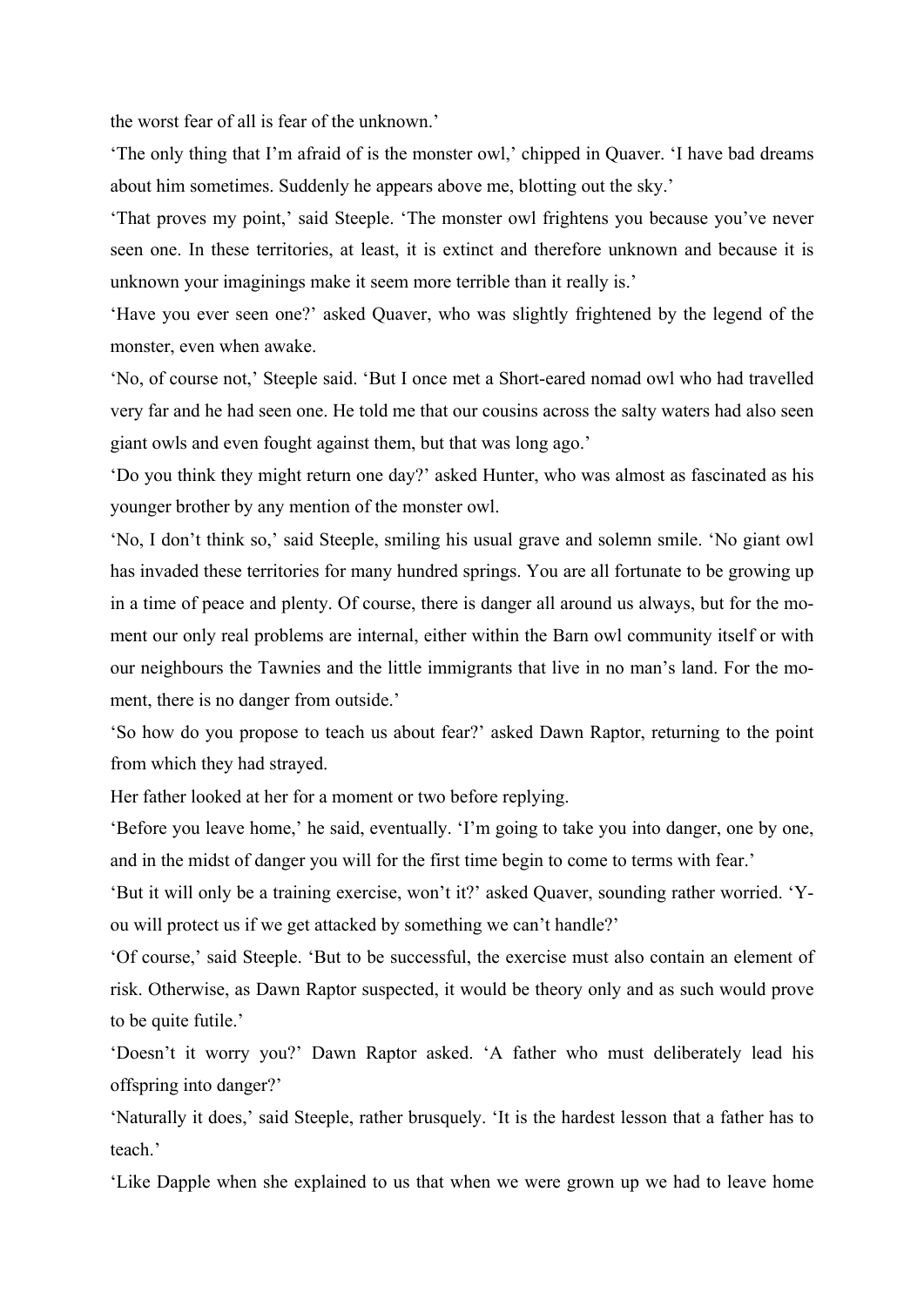and take care of ourselves,' said Quaver. 'When she told us that we could never, ever come and live at home again?'

'That is even worse,' said Steeple. 'To face danger is always better than to lose the ones we love. Both for a mother and her young ones, that is truly the hardest lesson of them all.'

'Why teach it then?' Dawn Raptor asked. 'Why must we all conform to this conditioning to this eternal Barn owl dogma? Shall we never be permitted to think and make decisions for ourselves?'

'It is natural, not dogmatic,' answered Steeple, who seemed quite unruffled by his daughter's challenge. 'We teach it against our individual wills, in the interests of survival. And for the same reason I must teach you how to come to terms with fear.'

'When?' asked Hunter, already attempting to steel himself for the ordeal that lay ahead.

'You are the first, Hunter,' said his father very firmly. 'You fly with me tonight. We shall fly from twilight until dawn, or until danger finds us. And when danger finds us we will pause and you will come to terms with fear.'

#### **Chapter 3**

Soaring above the territory that he knew and loved so well, accompanied by the steady wing beats of his father, Hunter felt a deep sadness at the thought that he must soon leave this peaceful homeland of copse, field and meadow for the great unknown — vast tracts of land he must learn to chart and navigate alone in the interests of survival.

The flaming harvest moon shone full as they flew, shedding a ghostly light on the fields, some of stubble, some still thick, golden corn, and on the dark trees that drooped drowsily with the weight of leaves, fruit and flowers that were about to fall. Even at this time of ripeness, Hunter sensed the autumn lurking somewhere behind the flaming moon, waiting to bring change and to reclaim the spoils of summer to the pungent, acrid earth from whence they came.

Midnight came and went as they flew on in ever-widening circles until at last they came to the ruined church where Steeple told him their ancestors had once settled, bred and for many generations had their being. As they glided high above the church's broken tower, Hunter sensed a sudden change in his father's flight path. He had picked up something down there in the lower world. Though receiving nothing yet, Hunter swerved alongside his father as their flight path changed and they veered east before beginning to drop silently downwards towards the long, dark copse that straggled the borders of their territory. Then Hunter picked up the danger, too.

Somewhere on the edge of the copse prowled a large predatory mammal, still out of sight in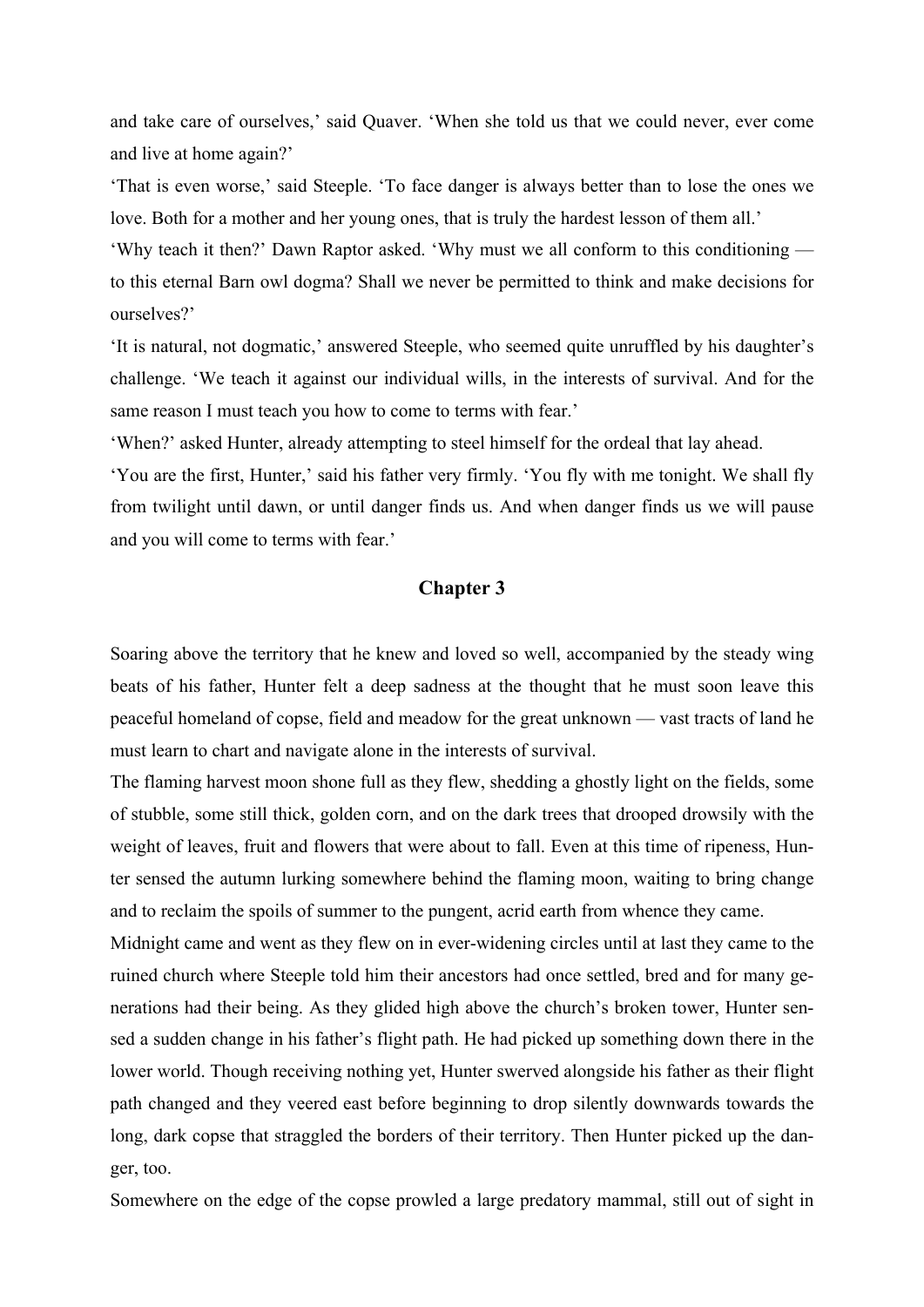the distant darkness, but pinpointed by the owls' superb sensory skill.

'Have you got it yet?' asked Steeple, in a whisper, as they glided downwards in the direction of the unseen killer.

'Yes, I've got it,' Hunter answered softly. 'It's a fox, or else a wild dog.'

'Fox,' his father said. 'Or a big vixen, to be more exact. In a moment you'll come in range and get the rankness of the smell.' No sooner had he spoken than the stench drifted up and threatened to engulf Hunter as the two owls drifted closer to their quarry.

'Silence now,' whispered Steeple softly. 'When we get near enough to see her, circle with me and watch closely. She's found something she intends to kill.' They dropped still closer to the ground until the vixen came in sight, moving her haunches slowly and purposefully along the edges of the copse, her yellow eyes fixed on some point in the open field beyond. Hunter decided that what frightened him most was her strange, primeval beauty and the rank smell that rose up from her, transmitting an untamed and wanton lust to kill.

Suddenly Steeple turned on a surge of power and rose almost vertically till he was high in the night sky, remote from the slinking predator below. Hovering, he waited there till Hunter joined him and then began to circle once again.

'I have decided,' he said. 'We need fly no further this night in search of danger. We have found it here. Listen carefully to my briefing,' he continued, 'and do not interrupt me till the end. Then ask me to clarify what you have not understood.' Hunter nodded as they circled high up in the sky, keeping the vixen's stealthy movements monitored with their inner vision.

'You should know already,' Steeple said, 'that there are certain types of owl that do not live in fixed abodes as we and the Tawnies do, but camp out on the ground wherever they can get a living. To combat the constant danger from four-legged raptors they have developed ground defence techniques that are occasionally useful even to those of us who live in proper, wellprotected homes like churches, barns or hollow trees. What we are going to do now is to pretend to be two nomadic, Short-eared owls who have nested on the ground. I shall play the part of the mother and your role will be that of the young owlet who has not yet learned to fly. We shall drop now into the field of stubble, midway between the copse and the family of rabbits that the vixen is preparing to destroy. She will come upon us as she steals towards the rabbits from her down wind position in the copse. Seeing that you cannot move, she will attack. I shall employ the decoy ground defence technique to distract her just as she reaches the critical distance, ready to spring, and it is already too late for you to fly away. Remember that you must not move, however close she gets. Use the static defence display, but do not take off until I tell you. Any questions?'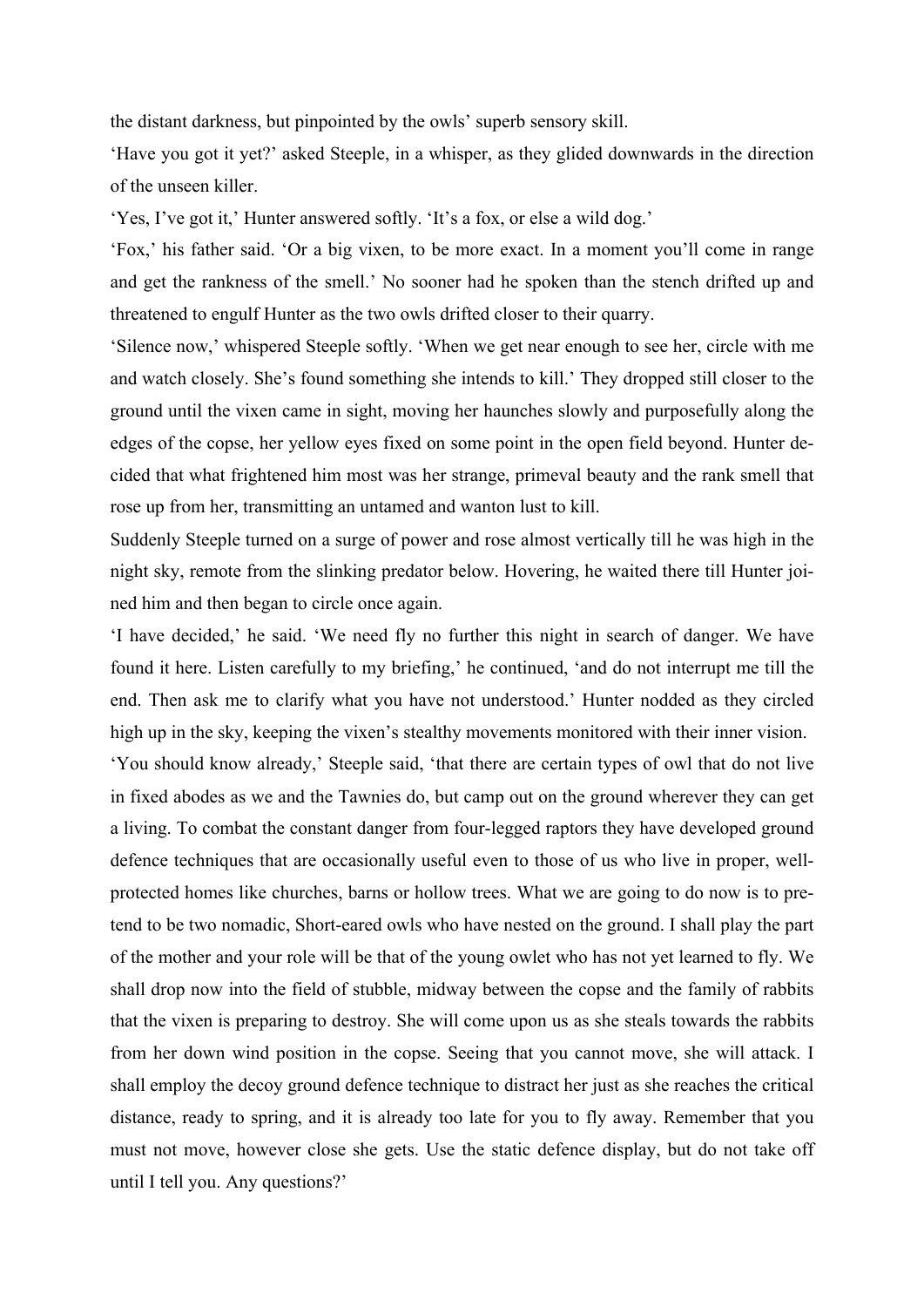'Yes,' said Hunter, as they continued to circle high in the late summer sky. 'I've never used the static defence display before. What if it doesn't work?'

'It will work,' said Steeple. 'just before the vixen reaches the critical distance — the point of no return, when she is so close that you no longer have time or space for flight — the sudden increase in fear will send a message to your brain and the rest will happen automatically.'

'Supposing that it doesn't?' said Hunter, who had begun to wish that his father had been a much more common owl who took less interest in his education and let fear find him by itself. 'If it doesn't work, I shall attack the vixen from behind,' said Steeple, sounding quite calm and sanguine, as if he relished the prospect of battle with any vicious beast, in spite of his religion and his position on the Barn owl council.

'Very well,' said Hunter, closing his eyes and taking a deep breath. 'Ready for action stations when you are.'

'Right!' said Steeple. 'Action stations now.'

There was no more time to think, for Steeple veered west and dived down towards the field where they would meet the vixen face to face. Hunter followed close behind and as they plunged earthwards he came to understand what his father had meant earlier by the thrill of fear, for as danger seemed to spring up from the darkness down below he knew in those few moments that he had never before seen so clearly or felt so vividly alive.

Steeple and Hunter dropped so swiftly from the sky that the vixen did not see them land, though she had already begun her stealthy, slinking course across the field. But she sensed them soon afterwards, almost before they had taken up position, with Hunter sitting tall and humanoid directly in her path, while his father lay down outside the vixen's line of vision, behind a mound of earth, with one wing half trailing on the ground as if it had been broken.

The she-fox paused in her slow approach, lifted one front foot from the ground and cocked her cruel head slightly to one side. As she spotted Hunter, straight ahead, her foot came down again, her body stiffened, she snarled softly and her yellow eyes burned brightly with the lust for blood.

Faithful to his brief, Hunter sat quite erect and still as the vixen crawled closer and closer to him until the rankness of her smell grew almost overpowering. Soon she was only ten lengths away, head lowered, teeth snarling and her tongue lolling only inches from the ground. The ten lengths dwindled to eight, seven, six and still Hunter did not attempt to take off and fly away. At five lengths distance the vixen paused and snarled, glaring at Hunter with eyes that glowed and swam with lust for blood. Though almost petrified, Hunter obeyed his orders and continued to stare back into those dreadful eyes.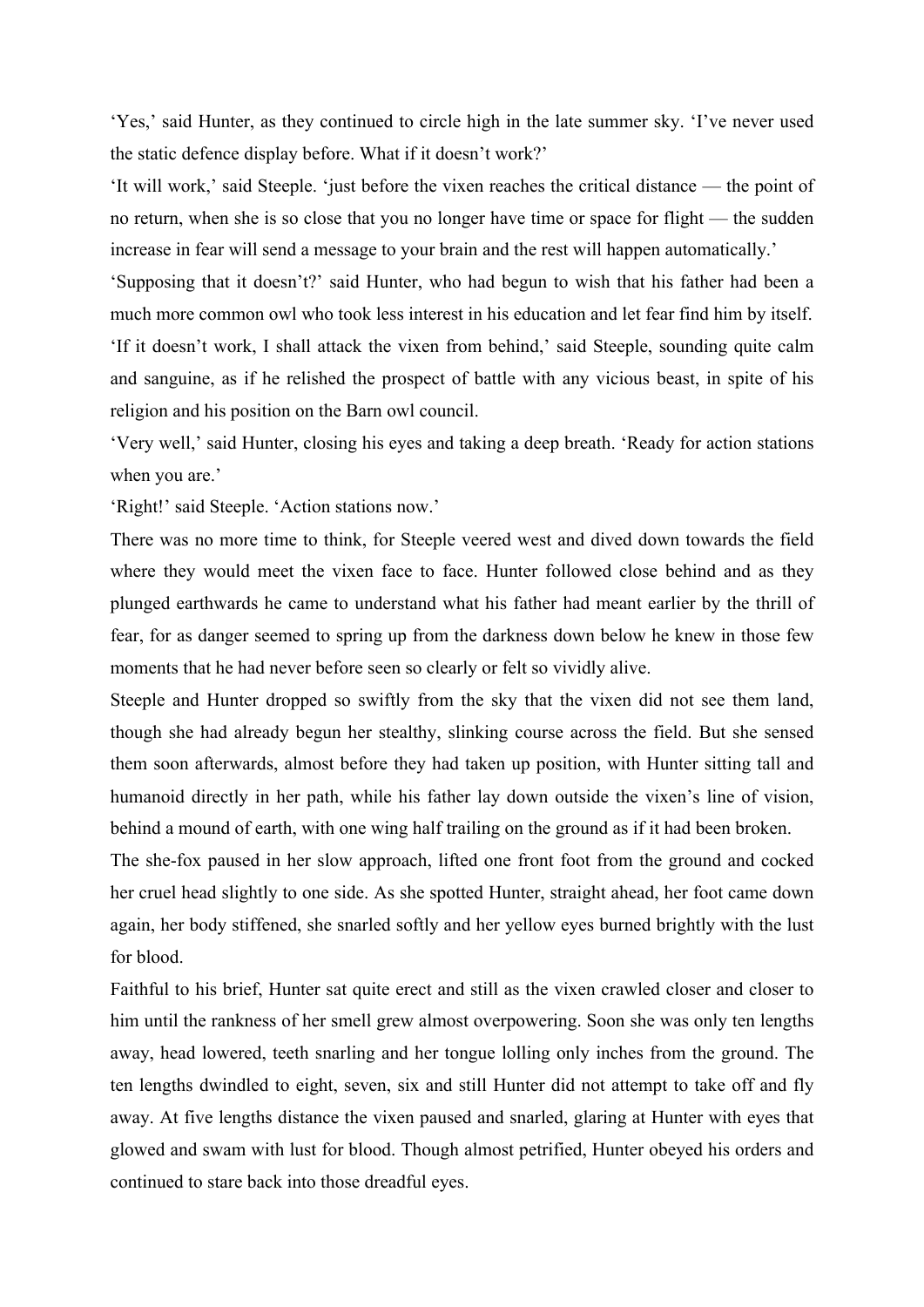'She's nearly there,' he thought. 'She's nearly reached the point of no return. Just one step more and she can spring. Oh, please, please let my instinct function now!'

As the vixen moved her haunches slowly, limbering to spring in for the kill, Hunter's body plumage suddenly began to ruffle and swell so quickly that in a split second he seemed almost twice his size. At the same time, his wings spread and rotated forwards like a giant fan.

The vixen wilted at this apparition and jumped half a pace backwards as Hunter clappered his bill, hissed, screamed and snorted at her with a terrifying battle cry.

'It works,' he thought, delighted with himself. 'I've done it, I've done it.' And he felt life flowing back through his body and firmness forming in those parts of him that had been liquefied by fear.

Frustrated, the vixen snarled, dropped her head and began to edge forward once again. No longer very young, she was experienced and exceptionally vicious, but realised now that dealing with this apparition was going to be a very different proposition from the killing of an ordinary farmyard cock. Yellow eyes glowing and her predator's heart now touched by fear, she nonetheless stole forward determined to tear Hunter limb from limb.

Hunter swelled and snorted ferociously as she reached the critical position once again, baring his talons ready for battle as she moved her slow haunches ready for the spring. Then a louder and more fearsome screech than Hunter's shattered the air as if it meant to carry to all the owls in creation and beyond them to the pale moon that bathed the night-time fighters in its light. From the corner of his eye, Hunter saw Steeple emerge from behind his clump of cover, dragging himself on his belly with both wings limp and trailing as if they had been broken.

The vixen leaped like a hare on all fours and spun round to face the new intruder. Then her head turned and her eyes flashed back to Hunter, who was, after all, so much closer to those cruel and practised jaws. At that moment she was distracted once again by a piteous mewing from behind her. She turned again and stared at Steeple as he dragged his clumsy, brokenseeming body across the cornfield stubble. Even in the midst of fear, though still ready to do battle, Hunter was fascinated by his father's histrionics.

'What a performance,' he thought proudly, as the crumpled body flopped and dragged its way along the ground accompanied by heartrending mews of pain and fear.

The killer cast one quick glance back at Hunter, who still stood war-plumed and erect, whereas the other creature was clearly maimed and half-dead already. Lured by the prospect of an easy kill, the she-fox leaped towards Steeple and bounded the few remaining paces that separated her from an orgy of bloodletting and revenge. Hunter held his breath. Would his father take off before the vixen reached him, or would he turn and fight?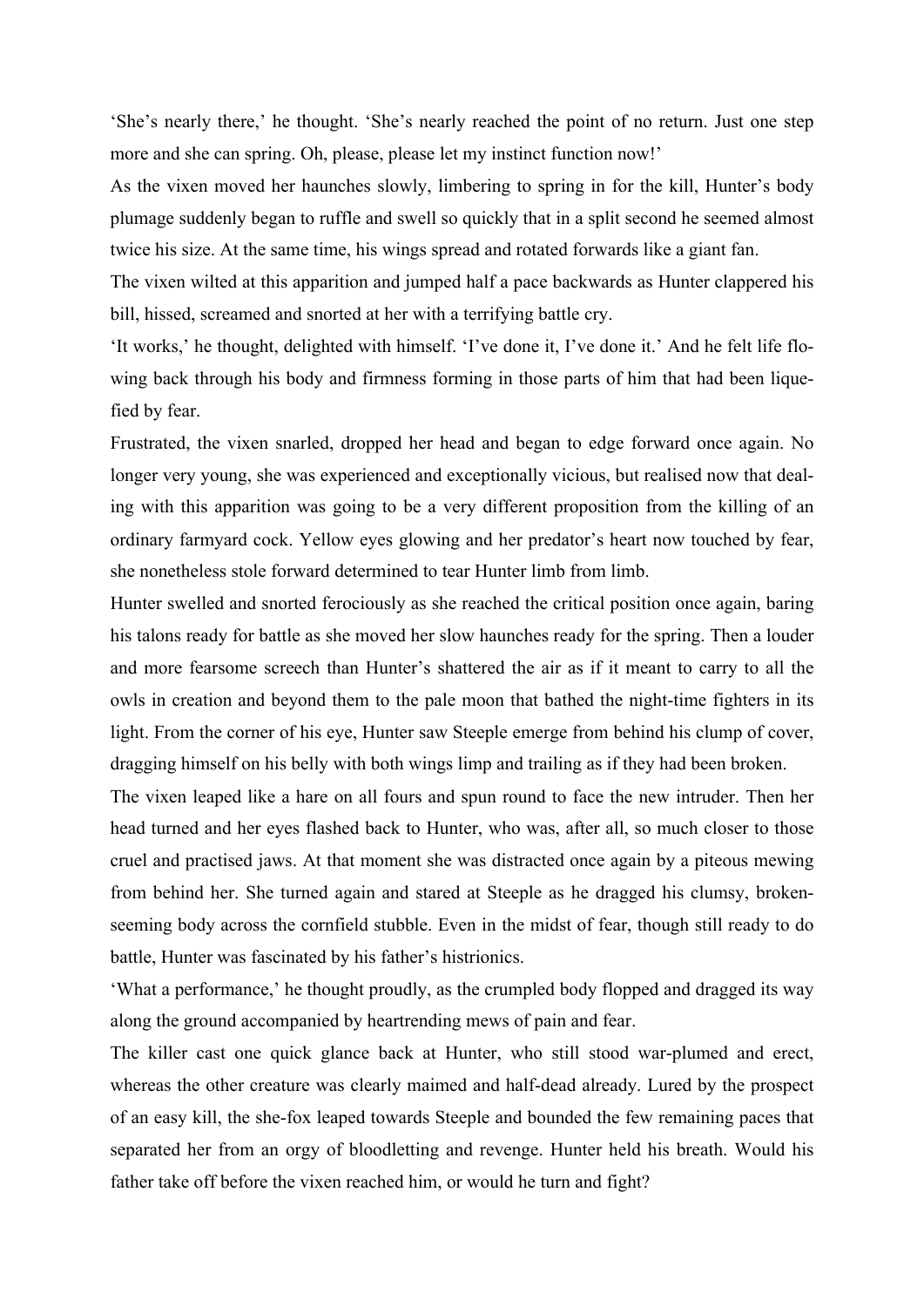In a split second that seemed like all eternity, Hunter saw the vixen cross the critical divide and spring while at the same instant Steeple bunched up all of the power and strength within him and thrust forwards up into the air. For one moment neither fox nor owl was in contact with the ground. Then the fox crashed nose first into the field while Steeple rose gracefully up into the air, circled and then gave word for Hunter to follow him.

The vixen gnashed her teeth and howled with rage, thus warning all prospective prey for many meadows round. She saw a great white shadow as Hunter soared above her on the ascending flight path towards his father and howled once more at the sky, part in rage and part in that strange fear of the unknown that Steeple had described at twilight. Then she stopped her futile baying at the moon and snapped in frustration at the stubble across which her maimed and easy prey had dragged itself before some magic had spirited it away into the air and into a realm that lay far beyond the vixen's ken.

Snapping at the stubble with her teeth, the vixen became aware of something long and greyish white that brushed and tickled her nose as it stuck up from the ground. At first, she drew her head back in surprise and then bent closer to examine this curious feather which was all that was left now to testify to the passing of those secret creatures from another world, suspended somewhere between heaven and earth, a world of which men and foxes know so very little.

#### **Chapter 4**

Not long afterwards, when the first leaves had begun to fall, Hunter sat in the barn with his mother, his brother and his sister anxiously awaiting Steeple, who was due to return sometime before dawn from the biannual session of the Barn owl council with news of the arrangements that had been made for their further education.

Day had just begun to break up the darkness with faint stripes of pink as their father flew in after his long journey from the west, settled on his favourite perch and greeted each of them in turn. Quaver was bouncing up and down on his perch, unable to mask his excitement. Hunter fidgeted, full of curiosity and only Dawn Raptor sat still and aloof, as if her father's homecoming with the news that was about to determine all their futures was of little or no concern to her, but merely some new ritual or protocol that must be borne with all the rest.

'Well, father?' asked Quaver, unable to stand the tension for a single moment longer. 'Am I to study poetry and singing? Has Hunter been accepted for owlology? Where is Dawn Raptor going? For the Great God Bird's sake, tell us soon or else we shall go mad. We've hardly eaten all night long. We just kept flying back here all the time to see if you'd arrived. I know you must be tired, but please, please don't keep us in suspense!'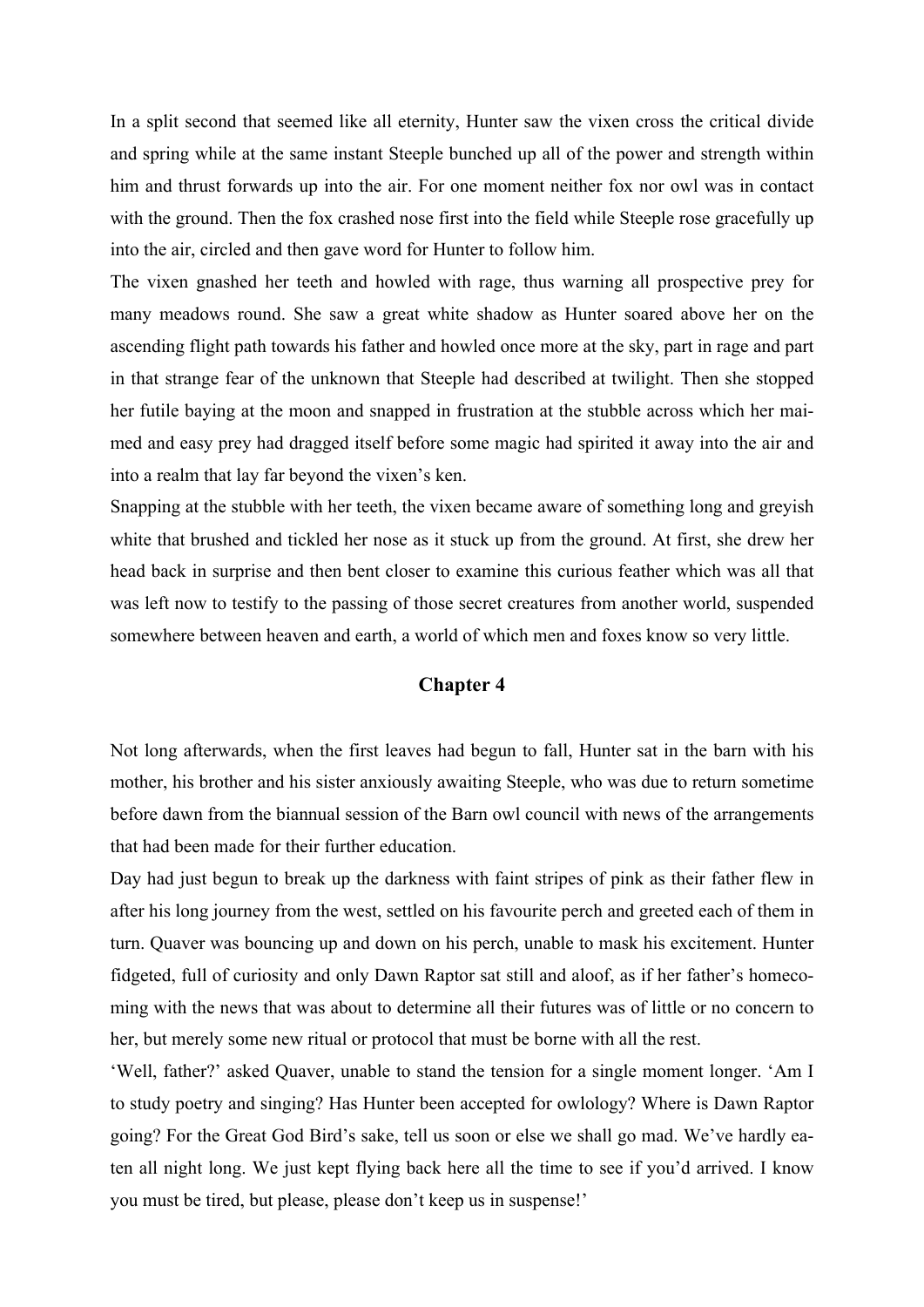'One at a time,' said Steeple, turning his grave smile from Dapple to his youngest fledgling. 'We'll start with Quaver, since as usual he seems to be the most impatient. You, Quaver, will indeed be studying poetry and singing and you will be taught by Bardic, our current expert on the Barn owl council.'

'Not the Bard Owl himself?' asked Quaver, his eyes almost rounded with a surfeit of surprise and pleasure.

'Yes, indeed,' said Steeple, smiling once again. 'You have been very lucky, though I must warn you that you may not find Bardic as tolerant and easy to get on with as you might expect. Like so many poets and composers, he has his own little habits and eccentricities that you will almost certainly find difficult to adjust to, especially after the more conventional environment you've been used to here.'

'I shan't mind at all,' chirped Quaver, cheerfully. 'It will make a change and you have always told us, father, that change is an essential component in any form of higher education.'

'That's quite true,' said Steeple, whose expression had become a trifle graver, 'but there is change and change, and not all change is always for the better. However, I will give you the best briefing that I can before you leave and I'm sure you will behave sensibly and make the best of this great opportunity. As for Hunter, he too has been very lucky. He will be taught by Beak Poke, who is the longest serving member of our council and has been incumbent Owl Owl now for more than twenty springs.'

'What kind of bird is Beak Poke?' asked Hunter, who felt elated and anxious both at the same time.

'He's very old of course,' his father said, 'but he's certainly one of the greatest living experts on his subject. He's a pragmatist and when he was younger not everyone approved entirely of his methods. He's said to have lived for a while with a colony of immigrants and to have spent so much time in a woodland domain with the Tawnies that he almost went native. Yet his store of knowledge is immense, not only in his own subject, but in other fields as well.'

'What about Dawn Raptor?' asked Hunter, glancing at his sister who sat listening quietly, only her eyes moving slightly back and forth between her father and her brother. Both her body posture and the expression in her eyes seemed to suggest that she expected a disappointment but was determined to show no reaction whatsoever when it came.

'It's different for your sister,' said Steeple, frowning seriously at his daughter. 'She has not yet shown any special aptitude or ambition to excel in any one specific field. She's a good allrounder who might benefit from a more practical form of higher education. For the moment, she'll stay on with us, at home, until she develops a new interest or until something suitable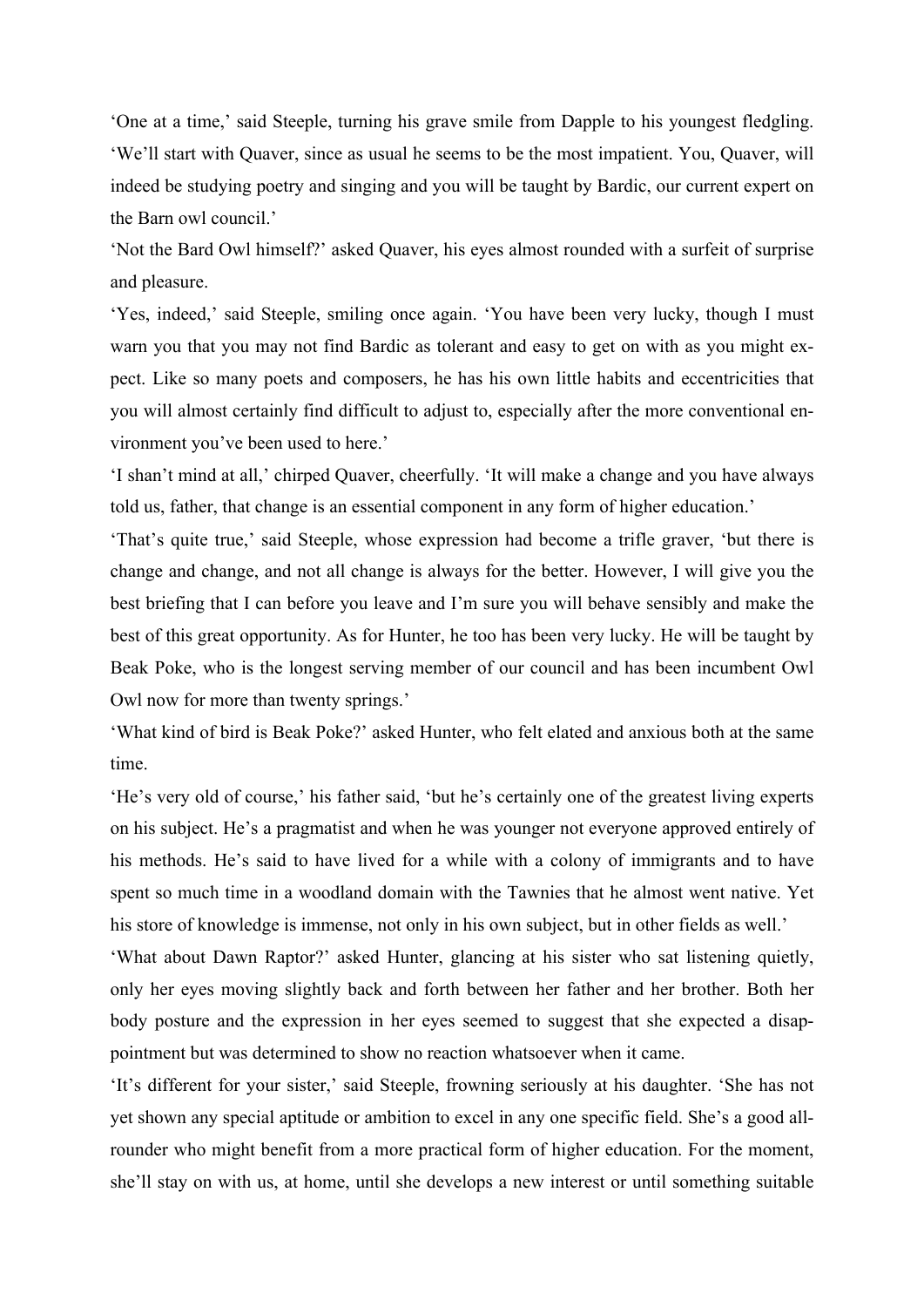turns up.'

Both Hunter and his younger brother gazed solemnly at their sister to see how she might react to this decision, but Dawn Raptor sat quite calm and still and gave no sign of disappointment or displeasure. It seemed as if either Steeple or her mother had already prepared her for this decision, or else she herself had already guessed.

'Of course,' said Steeple, raising his eyebrows and scrutinising Dawn Raptor with the sort of gentle severity that they knew so well, 'it may be that your sister is a late developer. She may discover a special talent or a keen interest in one particular subject at some time in the near or distant future. That quite often happens, and in such cases it is always useful to have as much practical experience as possible to fall back on. In education, as in life itself, theory without practice is seldom of any great advantage. So in the meantime, Dawn Raptor will stay on here with us.'

Watching his sister, Hunter saw a wry, ironic smile flit across her features and he felt that he could tell what she was thinking from a series of disturbing little things that she had whispered to him from time to time either during or at the end of Dapple's lessons. 'Indoctrination she means, not teaching,' was one that had quite shocked him, or, 'Why should we be burdened with this traditional mumbo jumbo that goes back twelve million years when all the world around us is changing into a new, exciting place?'

'Couldn't Dawn Raptor go as apprentice to the Dissident Owl?' piped up Quaver, whose mind had obviously been running along the same lines as Hunter's.

'Impossible,' said Steeple, as a frown once more engulfed his features. 'You can only become an official iconoclast as an adult, after taking at least two types of further education. Dissidents simply happen, they are never made.'

'Then why do you always have a Dissident Owl on the council?' asked Quaver. 'If he doesn't agree with traditional Barn owl lore, philosophy and religion, surely the Dissident member can be nothing but a nuisance?'

'Certainly the Dissident Owl can be a nuisance,' said Steeple, with a tolerant little sigh, 'but, don't you see, it is his role. It is Barn owl policy to give every point of view a hearing on the council. It would be very dangerous to deny any minority the chance of a lawful hearing. Without an official opportunity to air their views, the dissidents might feel frustrated and form some kind of clandestine, subversive movement.'

'I see,' said Quaver, who seemed most impressed by his father's logic. But as Hunter watched his sister, he sensed a stubborn, deep-rooted rejection of this thinking. Perturbed, he pondered to himself that it was perhaps a good thing she was being forced to stay for what she obvious